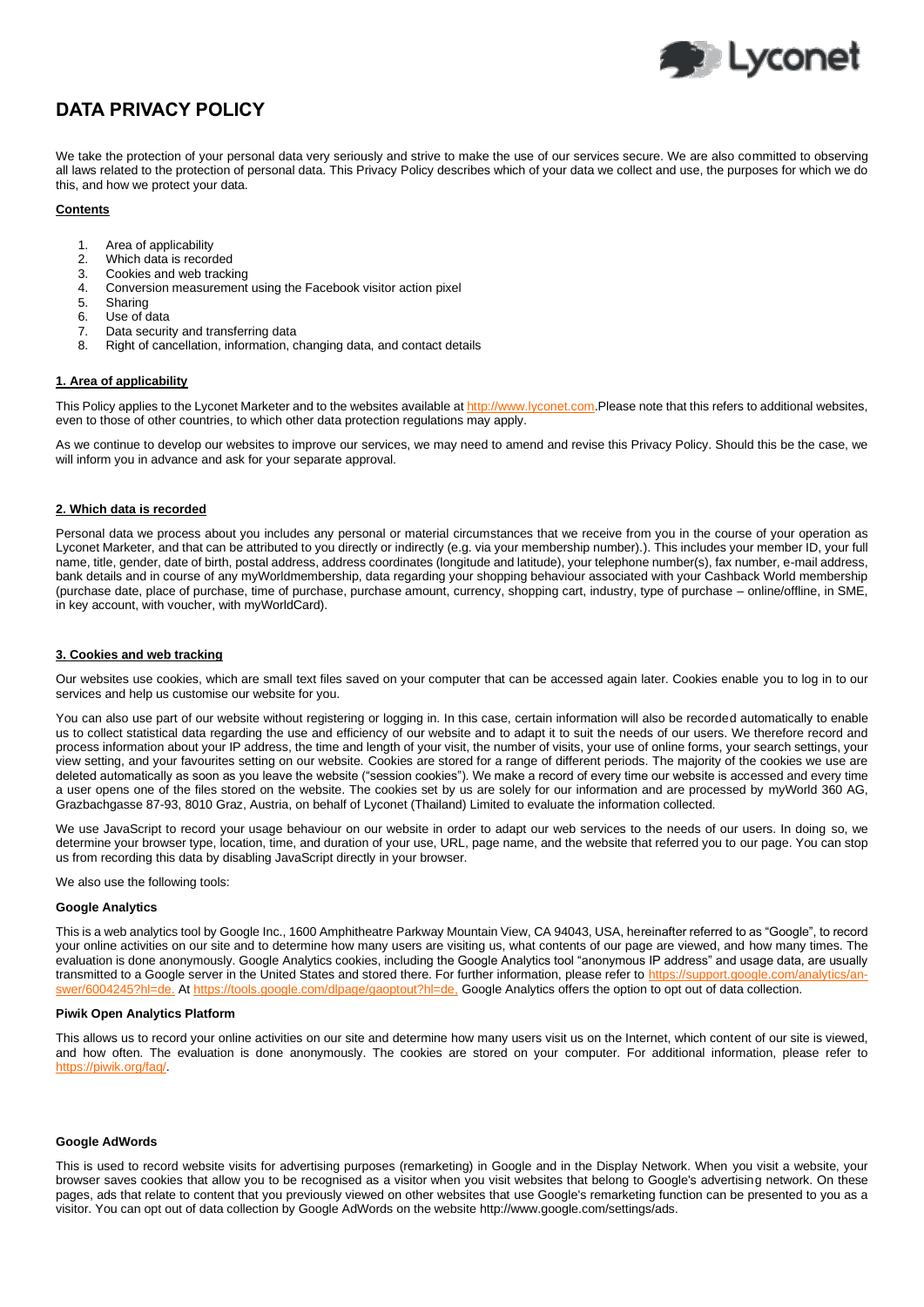

## **Google AdWords conversion tracking**

We use this to generate conversion statistics that measure the effectiveness of our online advertising campaigns. The conversion tracking cookie is set when a user clicks on an ad placed by Google. According to Google's privacy policy, no personal information is processed. If you do not wish to participate in tracking, you can opt out of this usage by disabling the Google conversion tracking cookie in the usage settings of your Internet browser.

#### **Salesforce Marketing Cloud**

We use this to record your behaviour on our website to optimise our product offering. It helps us determine how many users visit us in the Internet, which content of our site is viewed, and how often. The evaluation is done anonymously and is used automatically by predictive intelligence to improve the presentation of our product offering. For registered members, the user-related behaviour on the website is recorded to improve the user experience and is used to display the relevant content. Salesforce cookies are usually delivered to a Salesforce server in the United States and stored there.

#### **Hotjar**

We collect non-personal information, including standard internet log information and details of your behavioural patterns when you visit our website. This is done to enable us to provide you with a better user experience, to identify preferences, to diagnose technical problems, to analyse trends and to improve our website.

The following information may be collected related to your device and browser: device's IP address (captured and stored in an anonymized form), device screen resolution, device type (unique device identifiers), operating system, and browser type, geographic location (country only), preferred language used to display our website. The following information is collected related to your user interaction: mouse events (movements, location and clicks), keypresses.

For a sampling of visitors, Hotjar also records information which is collected from our website: referring URL and domain, pages visited, geographic location (country only), preferred language used to display our website, date and time when the website pages were accessed.

You may opt-out from having Hotjar collect your information when visiting our website at any time by visiting the [Opt-out](https://www.hotjar.com/opt-out) page https://www.hotjar.com/opt-out and clicking 'Disable Hotjar'.

In addition to the cookies described in the analytics tools used, the following additional cookies are used:

| Cookie                         | Originator | <b>Purpose/function</b>                       |
|--------------------------------|------------|-----------------------------------------------|
| Language                       | Lyconet    | This cookie saves the language settings of    |
|                                |            | the user.                                     |
| cookiesession1                 | Lyconet    | This cookie is used to distribute the load of |
|                                |            | the HTTP requests in the network infrastruc-  |
|                                |            | ture.                                         |
| authSession                    | Lyconet    | Cookie created for the duration of a session  |
|                                |            | and containing the session ID.                |
| authToken                      | Lyconet    | Authentication cookie created for logged-in   |
|                                |            | users to identify them uniquely.              |
| lyo_AT_cookie_privacystatement | Lyconet    | This cookie is used to track whether the      |
|                                |            | website user has consented to the use of      |
|                                |            | cookies.                                      |
| RequestVerification Token      | Lyconet    | This is an anti-counterfeiting token cookie   |
|                                |            | that serves to prevent an CSRF attack.        |

Please note that the standard Internet browsers accept cookies according to the default settings. You can also set your browser to refuse all or certain cookies or to ask you before a new cookie is received. The relevant instructions are provided by most browsers under the "Help" menu item in the menu bar. There you will also find out how to delete the cookies you have already received.

Please note that you may not be able to use all the features of our websites if you do not accept any or only some cookies.

By using our website, you agree that the cookies and tools mentioned above may be used.

#### **4. Conversion measurement using the Facebook pixel**

With your consent, we use the "Facebook Pixel" by Facebook Inc., 1601 S. California Ave., Palo Alto, CA 94304, USA ("Facebook") on our website. This is a cookie, i.e. a small text file that is stored on your computer and can be accessed again later. With its help, actions of users can be tracked after they have seen or clicked on a Facebook ad. This allows us to track the effectiveness of Facebook ads for statistical and market research purposes. The data collected in this way is anonymous to us, in other words, it does not provide any information on the identity of the users. However, the data is stored and processed by Facebook, so that a connection to the respective user profile is possible and Facebook can use the data for its own advertising purposes, according to the Facebook Data Policy (https://www.facebook.com/about/privacy). You can allow Facebook and its partners to display ads on and off Facebook. A cookie may also be stored on your computer for these purposes. By using the website, you agree to the use of the visitor action pixel.